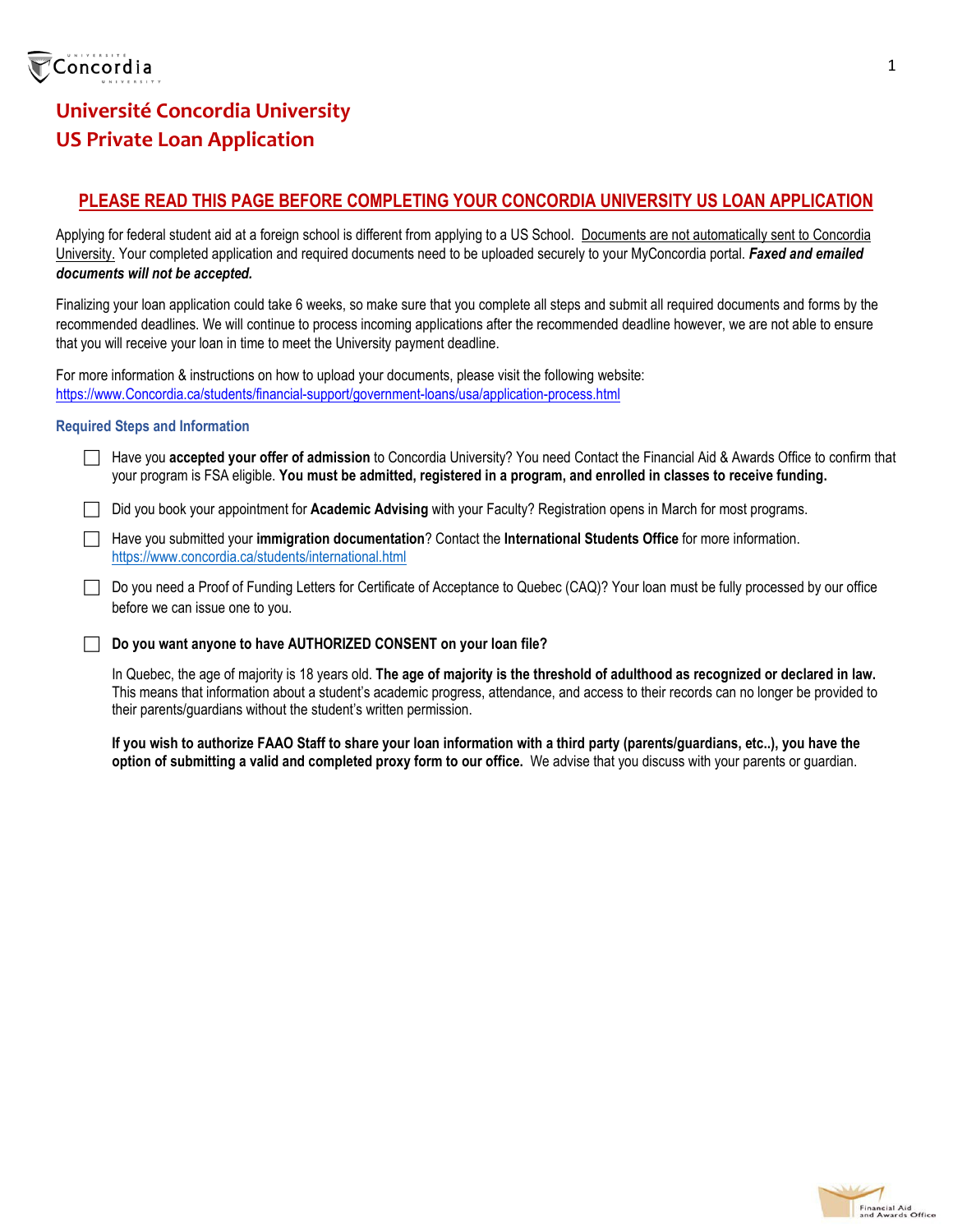

### **Université Concordia University US Private Loan Application**

|                                           |                   |                               |  | <b>CONCORDIA STUDENT ID NO:</b> |  |  |  |
|-------------------------------------------|-------------------|-------------------------------|--|---------------------------------|--|--|--|
| <b>PERSONAL INFORMATION: PLEASE PRINT</b> |                   |                               |  |                                 |  |  |  |
| LAST NAME                                 | <b>FIRST NAME</b> |                               |  | MIDDI F NAMF                    |  |  |  |
| DATE OF BIRTH (MM/DD/YYYY)                |                   | SOCIAL SECURITY NUMBER (USA): |  |                                 |  |  |  |
| <b>IPREFERRED FIRST NAME:</b>             |                   |                               |  | PREFERRED PRONOUNS:             |  |  |  |

| <b>STUDENT STATUS: CHECK ALL RELEVANT BOXES</b>  |                                                     |  |  |  |  |
|--------------------------------------------------|-----------------------------------------------------|--|--|--|--|
| AM AN AMERICAN CITIZEN                           | I AM A VETERAN OF THE US ARMED FORCES               |  |  |  |  |
| l I AM ELIGIBLE NON-AMERICAN CITIZEN             | I AM ON ACTIVE DUTY WITH THE US ARMED FORCES        |  |  |  |  |
| HAVE DUAL AMERICAN/CANADIAN CITIZENSHIP          | I AM APPLYING FOR FEDERAL STUDENT AID FOR THE FIRST |  |  |  |  |
|                                                  | <b>TIME</b>                                         |  |  |  |  |
| AM A CANADIAN CITIZEN WITH CANADIAN FUNDING FROM | I HOLD A STUDENT VISA. EXPIRY DATE:                 |  |  |  |  |
| <b>THIS PROVINCE:</b>                            | $\Box$ I WILL NEED A PROOF OF FUNDING LETTER FOR MY |  |  |  |  |
| I I HAVE HAD US LOANS OR GRANTS IN THE PAST      | STUDENT VISA APPLICATION VISA SUBMISSION DEADLINE:  |  |  |  |  |

*SIGNATURE (MM/DD/YY)*

*DURING THE PANDEMIC ELECTRONIC SIGNATURES WILL BE ACCEPTED*

### **APPLICATION DEADLINES FOR THE 2022-2023 AID YEAR ARE AS FOLLOWS**

# **SUMMER 2022: April 15, 2022 FALL 2021/WINTER 2023: June 3, 2022 WINTER 2023 (ONLY): October 31, 2022**

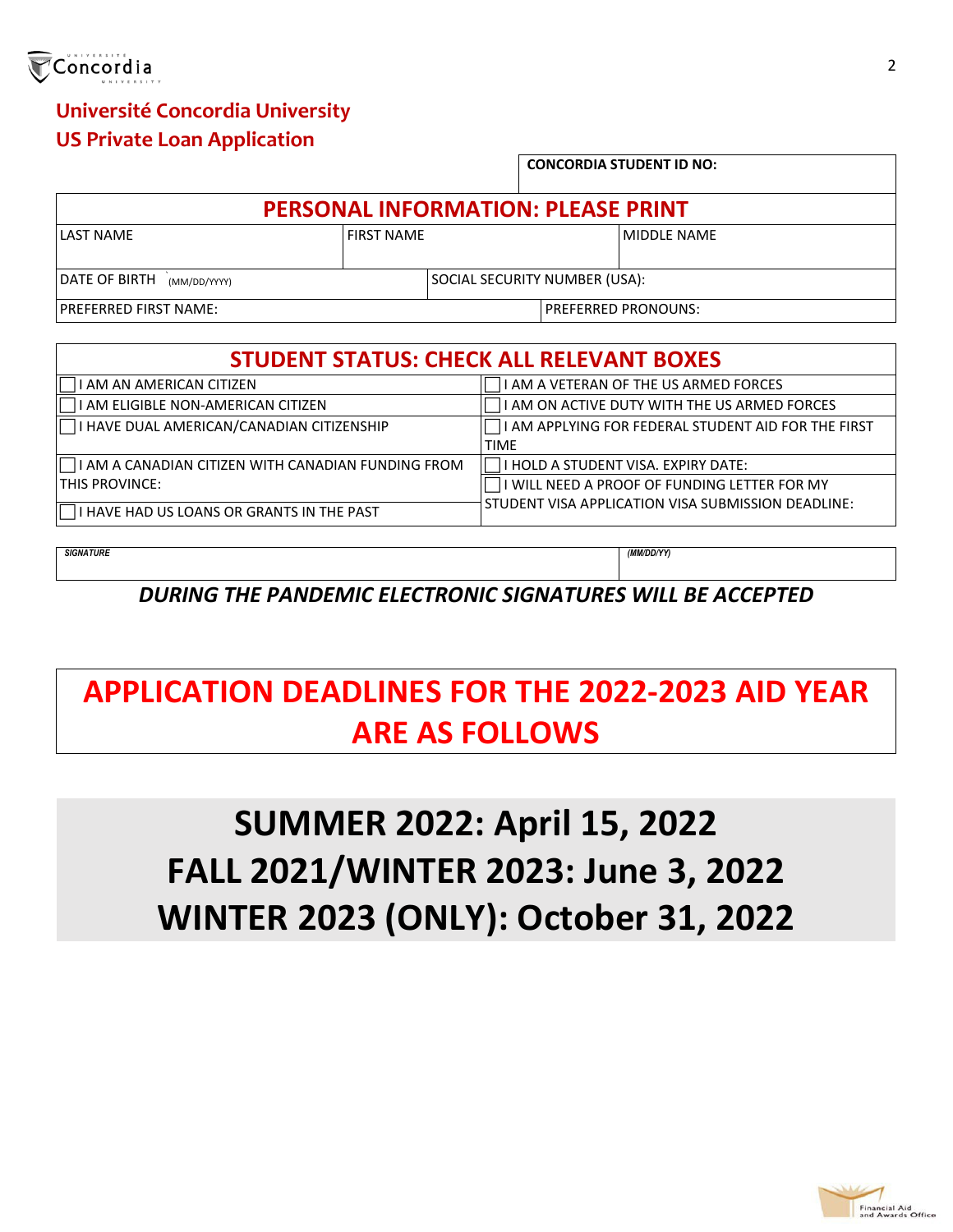

# **ESTIMATED FINANCIAL ASSISTANCE (EFA) DISCLOSURE FORM**

**CONCORDIA STUDENT ID NO:**

In support of your application for U.S. Federal Student Aid, you are requested to inform the Financial Aid & Awards Office of any & all income/financial assistance (anticipated or actual) that you will be receiving during the academic year. If additional financial assistance is received after the Direct Loan funds are disbursed, it is your responsibility to provide Financial Aid & Awards Office with the updated information as soon as possible.

|                                                                                                | <b>UNDERGRADUATE ACADEMIC INFORMATION</b>  |                 |                                              |                   |  |  |
|------------------------------------------------------------------------------------------------|--------------------------------------------|-----------------|----------------------------------------------|-------------------|--|--|
| I AM PURSUING A BACHELOR'S DEGREE IOTHER:                                                      |                                            |                 |                                              | IN THE FACULTY OF |  |  |
| ARTS & SCIENCE JIMSB GENGINEERING & COMPUTER SCIENCE TINE ARTS TOTHER                          |                                            |                 |                                              |                   |  |  |
| <b>MY MAJOR IS:</b>                                                                            | MY ANTICIPATED PROGRAM COMPLETION DATE:    |                 |                                              |                   |  |  |
| CHECK THE SEMESTERS YOU REQUIRE FUNDING FOR AND INDICATE THE NUMBER OF CREDITS YOU ARE TAKING: |                                            |                 |                                              |                   |  |  |
|                                                                                                |                                            | □ FALL: _____   | $\Box$ WINTER: ___                           |                   |  |  |
|                                                                                                | <b>UNDERGRADUATE FINANCIAL INFORMATION</b> |                 |                                              |                   |  |  |
| ARE YOU GETTING OTHER FUNDING FOR THE 2022-2023 ACADEMIC YEAR? IF YES, INDICATE THE AMOUNTS    |                                            |                 |                                              |                   |  |  |
| <b>FUNDING</b>                                                                                 | <b>AMOUNT</b>                              |                 | <b>SPECIFY TYPE</b>                          |                   |  |  |
| <b>SCHOLARSHIPS</b>                                                                            | \$                                         |                 |                                              | (ex. Entrance)    |  |  |
| <b>BURSARIES</b>                                                                               | \$                                         |                 | (ex. In-Course)                              |                   |  |  |
| <b>CANADIAN STUDENT LOANS</b>                                                                  | \$                                         |                 | (ex. Alberta, Ontario)                       |                   |  |  |
| <b>OTHER US LOANS/GRANTS</b>                                                                   | \$                                         |                 | (ex. VSAC, Sallie Mae)                       |                   |  |  |
|                                                                                                | UNDERGRADUATE REQUESTED LOAN AMOUNT        |                 |                                              |                   |  |  |
| I WANT TO RECIEVE SUBSIDIZED & UNSUBSIDIZED                                                    |                                            |                 | I WANT TO RECEIVE PARENT PLUS LOANS (PLEASE  |                   |  |  |
| <b>DIRECT LOANS</b>                                                                            |                                            |                 | <b>COMPLETE PAGE 3)</b>                      |                   |  |  |
| I ONLY WANT TO RECEIVE SUBSIDIZED DIRECT LOANS                                                 |                                            |                 | I I WANT TO RECEIVE PRIVATE LOANS            |                   |  |  |
| I ONLY WANT TO RECEIVE UNSUBSIDIZED DIRECT LOANS                                               |                                            |                 | I WANT TO <b>LIMIT MY LOANS TO</b> :         | (USD)             |  |  |
|                                                                                                |                                            |                 |                                              |                   |  |  |
|                                                                                                | <b>GRADUATE ACADEMIC INFORMATION</b>       |                 |                                              |                   |  |  |
| I AM PURSUING MY   MASTER'S DEGREE   PH.D. DEGREE   OTHER:                                     |                                            |                 |                                              |                   |  |  |
| IN THE FACULTY OF ARTS & SCIENCE JIMSB   ENGINEERING & COMPUTER SCIENCE   FINE ARTS            |                                            |                 |                                              |                   |  |  |
| <b>MY CONCENTRATION IS:</b>                                                                    |                                            |                 | MY ANTICIPATED COMPLETION DATE:              |                   |  |  |
| CHECK THE SEMESTERS YOU REQUIRE FUNDING FOR $\Box$ SPRING/SUMMER $\Box$ FALL                   |                                            |                 |                                              | <b>NINTER</b>     |  |  |
|                                                                                                |                                            |                 |                                              |                   |  |  |
|                                                                                                | <b>GRADUATE FINANCIAL INFORMATION</b>      |                 |                                              |                   |  |  |
| ARE YOU GETTING OTHER FUNDING FOR THE 2022-2023 ACADEMIC YEAR? IF YES, INDICATE THE AMOUNTS    |                                            |                 |                                              |                   |  |  |
| <b>GRADUATE ASSISTANTSHIP</b>                                                                  | FALL/WINTER: \$                            |                 |                                              |                   |  |  |
| REASEARCH ASSISTANCSHIP                                                                        | FALL/WINTER: \$                            |                 |                                              |                   |  |  |
| TEACHING ASSISTANTSHIP                                                                         |                                            | FALL/WINTER: \$ |                                              |                   |  |  |
| TUITION WAIVER                                                                                 |                                            | FALL/WINTER: \$ |                                              |                   |  |  |
| INTERNAL AWARDS/SCHOLARSHIPS                                                                   | FALL/WINTER: \$                            |                 |                                              |                   |  |  |
| EXTERNAL AWARDS/SCHOLARSHIPS                                                                   |                                            | FALL/WINTER: \$ |                                              |                   |  |  |
| <b>GRADUATE REQUESTED LOAN AMOUNTS</b>                                                         |                                            |                 |                                              |                   |  |  |
| I WANT TO RECEIVE UNSUBSIDIZED DIRECT LOANS                                                    |                                            |                 | $\Box$ I WANT TO RECEIVE GRADUATE PLUS LOANS |                   |  |  |
| I WANT TO RECEIVE PRIVATE LOAN FUNDING                                                         |                                            |                 | I WANT TO LIMIT MY LOANS TO:                 | (USD)             |  |  |
|                                                                                                |                                            |                 |                                              |                   |  |  |
| <b>Student Signature</b>                                                                       |                                            |                 |                                              |                   |  |  |

#### *DURING THE PANDEMIC ELECTRONIC SIGNATURES WILL BE ACCEPTED*

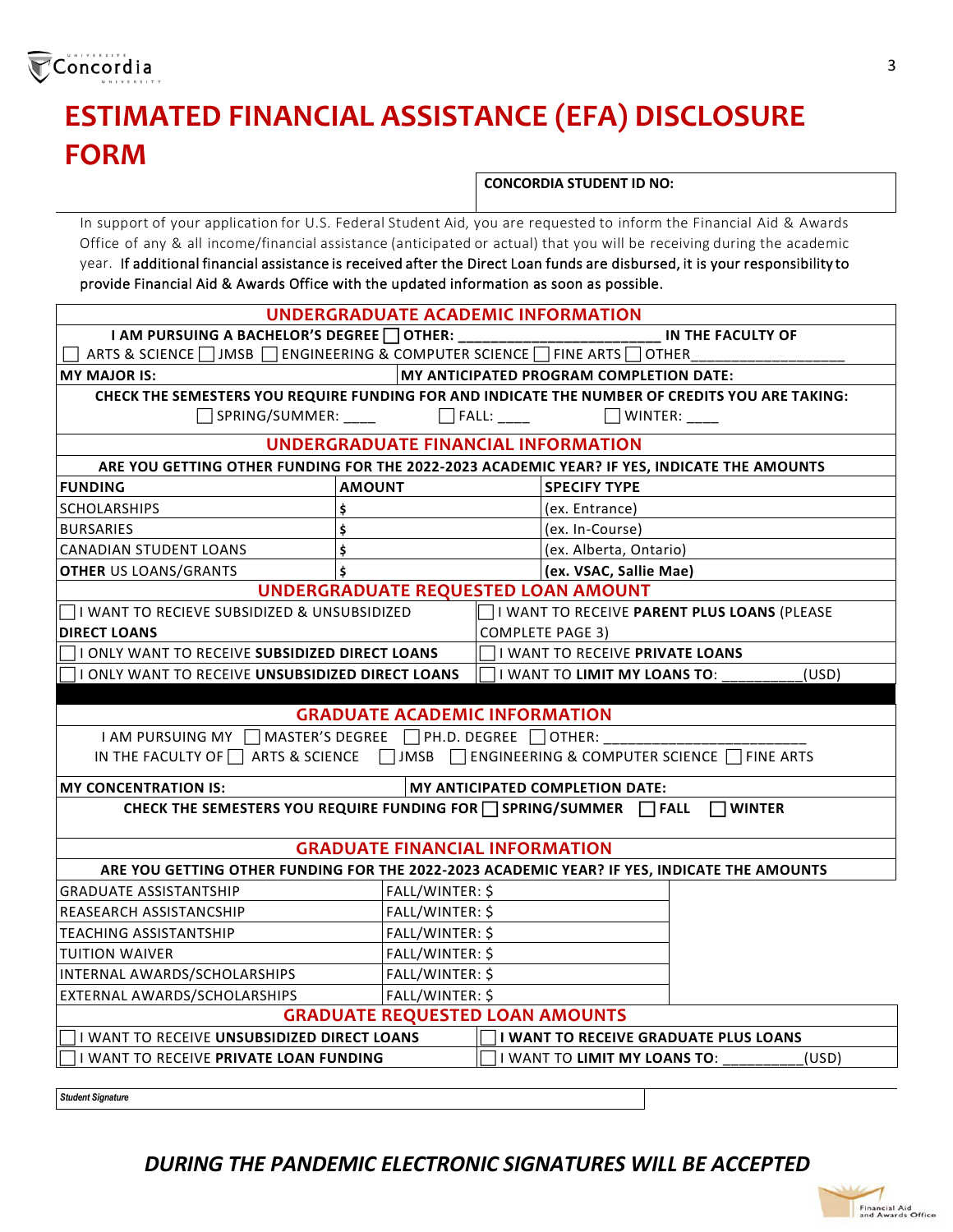## **PRIVATE LOANS SIGNATURE & DECLARATION PAGE**

**CONCORDIA STUDENT ID NO:**

I, \_\_\_\_\_\_\_\_\_\_\_\_\_\_\_\_\_\_\_\_\_\_\_\_\_\_\_\_\_\_\_\_\_\_\_\_\_\_\_\_\_\_\_\_\_\_\_\_\_ *(please print)* certify that all the above information provided to Concordia University, is true & accurate to the best of my knowledge. I agree to notify Concordia University of any changes which may impact my eligibility as a borrower, or which may impact the amount I am able to borrow. I grant permission to Concordia University communicate any & all information provided on my student loan applications &/or affiliated documents, emails, facsimiles', &/or telephone calls & to use this information in the administration of the loan, including application & compliance. I assert that I have read the rules & regulations for all relevant funding & understand my risks & responsibilities as a student & as a borrower.

| <b>Student Signature</b> | (mm/dd/yyyy) |
|--------------------------|--------------|
|--------------------------|--------------|

I, \_\_\_\_\_\_\_\_\_\_\_\_\_\_\_\_\_\_\_\_\_\_\_\_\_\_\_\_\_\_\_\_\_\_\_\_\_\_\_\_\_\_\_\_\_\_\_\_\_ *(please print)* understand that I must inform the Financial Aid Advisor at

Concordia University of any changes in my circumstances, including but not limited to changes in enrollment, student status, awards, living arrangements, contact information, etcetera. I acknowledge that it is my responsibility as a borrower to provide accurate & updated information to Concordia University throughout my studies & I exonerate the aforementioned parties from any harm or damages incurred by inaccurate, missing or expired information.

| <b>Student Signature</b> | (mm/dd/yyyy) |
|--------------------------|--------------|
|--------------------------|--------------|

I, \_\_\_\_\_\_\_\_\_\_\_\_\_\_\_\_\_\_\_\_\_\_\_\_\_\_\_\_\_\_\_\_\_\_\_\_\_\_\_\_\_\_\_\_\_\_\_\_\_ *(please print)* understand that my tuition & fees will be automatically

deducted from my financial aid as per Concordia University policy and that the Financial Aid Office will notify me once the cheque arrives.

*Student Signature (mm/dd/yyyy)*

#### *DURING THE PANDEMIC ELECTRONIC SIGNATURES WILL BE ACCEPTED*